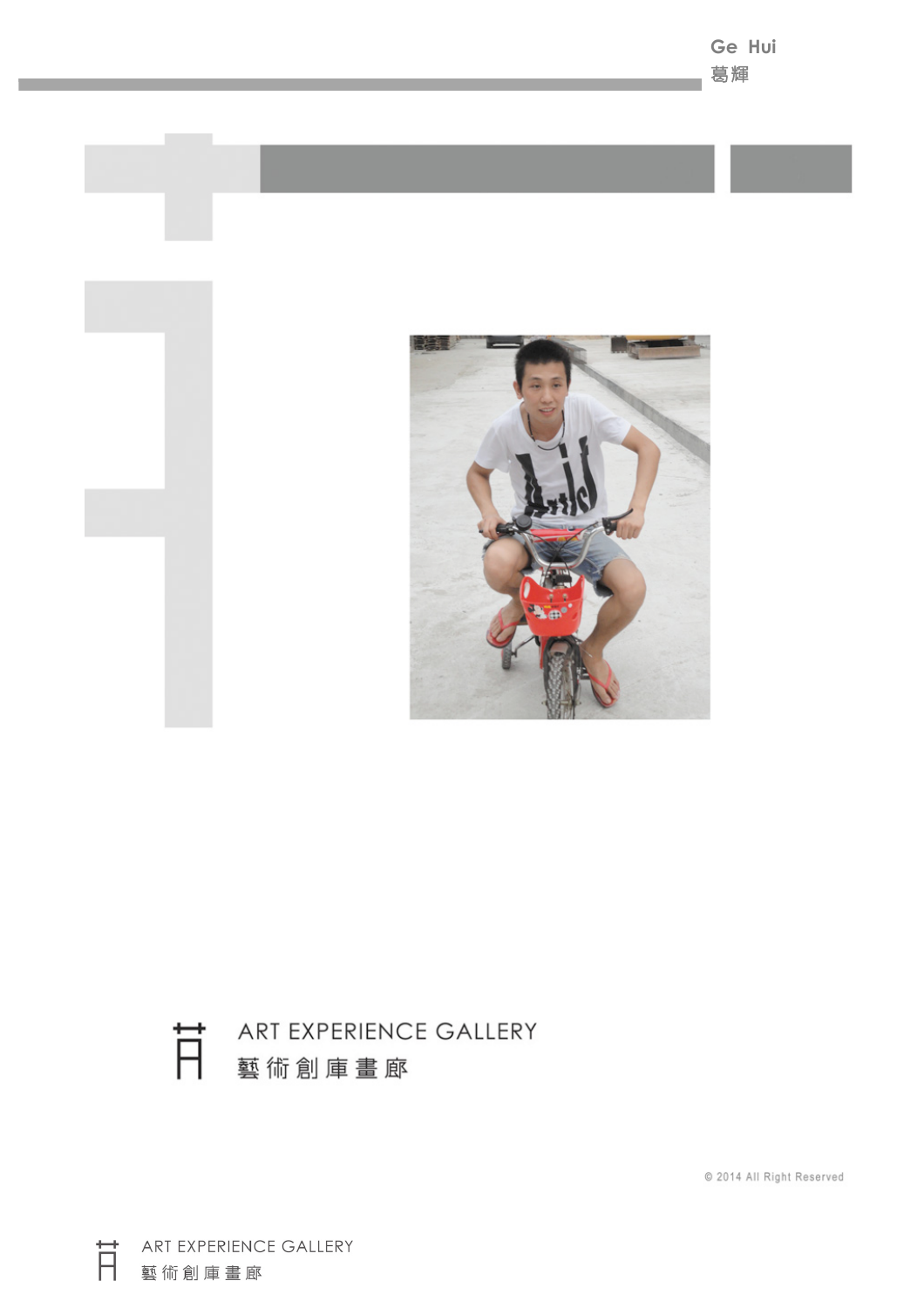#### **About Ge Hui**

Ge Hui (b. 1983, Jiangsu, China)

He is currently living in Shanghai as a professional artist. The simple compositions, straightforward strokes, abundant use of monochrome define his unique artistic style. Since his debut in 2005 he has worked with a number of senior curators and his works have earned positive feedback from critics. Ge Hui is also devoted in promoting artistic development in China. From 2007 to 2010, he has successfully curated various exhibitions for young emerging artists.

# 1983 Born in *Jiangsu, China*

Currently lives and works in Nanjing, Suzhou and Shanghai as a professional artist

## **Solo Exhibition**

| 2014 | 'Clues of Ge Hui', Qianxi Gallery, Wuhan, China |  |
|------|-------------------------------------------------|--|
|------|-------------------------------------------------|--|

- 2013 'Glues of Ge Hui', Sorica Arts Center, *Copenhagen, Denmark*
- 2012 'Continuing to Remove Energy', Paris City Hall, *Paris, France* 'A World of Dreams', Art Experience Gallery, *Hong Kong, China*
- 2011 'The Fading and Reviving of Spring', Shanghai Zhengda Art Gallery, *Shanghai, China* 'RE.', Shanghai Duolun Museum of Modern Art, *Shanghai, China*
- 2010 'Panopticism and Transference Discovering Possibilities', Horizon Art Space, *Shanghai, China*
- 2009 'The Really Blue Sky', Suzhou Art Gallery, *Suzhou, China*
- 2008 'Removing of Energy in Some Communities', *Nanjing & Suzhou & Shanghai, China*
- 2007 'Personal Exhibition of Ge Hui', Art Gallery of Suzhou Art & Design Technology Institute, *Suzhou, China*
- 2006 'Departing from the Usual Status', Chinese Opera Museum, *Suzhou, China*

#### *Group Exhibition*

2014 '2nd Forum for Art Installation 2014*', Long Museum, Shanghai, China* '"Secret Fragrance" Contemporary Art Exhibition', *Suzhou, China* '"Paper" Contemporary Art Exhibition', *Shenzhen, China* '"Art Beijing" A12T Contemporary Art Center', *Beijing, China* '"In Their Places" The Self Construction in Contemporary Art', Shanghai Duolun Museum of Modern Art, *Shanghai, China* 'Contemporary Art Exhibition of Self-Destiny - Out of the Land of Experience', Hong Kong Contemporary Art Galler*y, Beijing & Guangzhou, China* 'Guest Exhibition of Contemporary Art in Under the Blue Sky', Kuanyun Art Gallery*, Chengdu, China*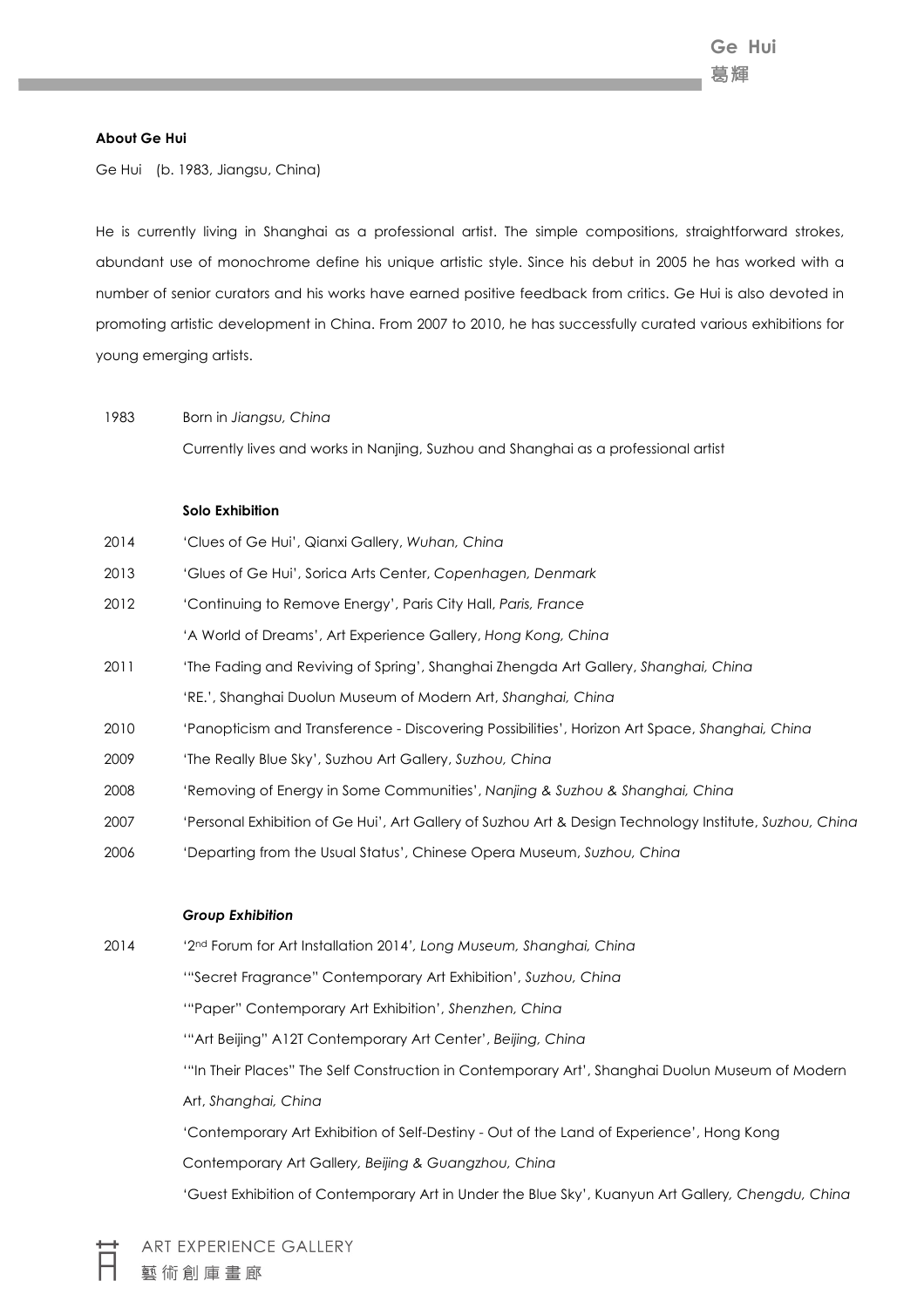'Contemporary Art Exhibition of Walking on the Corners', Wenxuan Art Gallery*, Chengdu, China* 'Annual Exhibition of Suzhou - The Poetic Jiangnan', Yucun Art Gallery, *Suzhou, China* 'Contemporary Art Gallery A Youth in Shanghai', Feizi Gallery, *Paris, France* 'Walking Along with Chopin', 21 Space, *Shanghai, China*

2013 'Chinese New Fresh Art Exhibition', Wenxuan Art Gallery, *Chengdu, China* 'Guest Exhibition of Contemporary Art in Miao', Yucun Art Gallery, *Suzhou, China* 'Contemporary Art Exhibition - Transforming and Reshaping', Yucun Art Gallery, *Suzhou, China* 'Contemporary Art Exhibition - The Pleasure of Printing', Toronto Art Gallery, *Toronto, Canada* 'Contemporary Art Exhibition - Continuing to Remove Energy', Sorica Arts Center, *Copenhagen, Denmark*

2012 'Suzhou Contemporary Art Exhibition - New Era', Dingcheng Art Center, *Suzhou, China* '1st International Artists Forum', Pullman Hotel, *Zhangjiajie, China* 'Contemporary Art Exhibition - Enjoying the Scenery', Aibao Art Space, *Shanghai, China* 'Contemporary Art Exhibition - Lingering in Mind', Art Center of China Minmetals Corporation, *Nanjing, China*

> 'Suzhou Contemporary Art Exhibition – Remaking*',* Yucun Art Gallery, *Suzhou, China* 'Guest Exhibition of the 17th International Yacht Art', Chinese Pavilion, *Shanghai, China* 'Contemporary Art Exhibition – Faces', Su Bing Cross-disciplinary Art Space, *Shanghai, China* 'Guest Exhibition of Works from Artists of Nine Provinces', *Shanghai & Chengdu & Wuhan & Nanjing & Guangzhou, China*

- 2011 'New Star Art Festival', Duolun Museum of Modern Art, *Shanghai, China* 'Contemporary Art Exhibition - Self-retrospection', Zhu Qizhan Art Gallery, *Shanghai, China* 'Contemporary Art Exhibition - Mindlessly In and Out', Daxi Art Space, *Shanghai, China* 'Contemporary Art Exhibition - Appreciating the Flowers', Adamo Art Gallery, *New York, America*
- 2010 'Contemporary Art Exhibition Reasons', Sorica Arts Center, *Copenhagen, Denmark* 'Yearbook of Suzhou Art', Yucun Art Gallery, *Suzhou, China* 'Contemporary Art Exhibition - Raw Rice', Yucun Art Gallery, *Suzhou, China* 'Contemporary Art Exhibition – Maglev', Xianghai Gallery, *Shanghai, China* 2009 'Contemporary Art Exhibition of Awake Every Moment', Sorica Arts Center, *Copenhagen, Denmark* 'Yearbook of Suzhou Art', Yucun Art Gallery, *Suzhou, China* 'Contemporary Art Exhibition Invited between America and China of a dialogue about Chinese

Gardens', Yucun Museum, *Suzhou, China*

'Suzhou Contemporary Art Exhibition of This Place', Horizon Art Space, *Suzhou, China* 'Contemporary Art Exhibition of Fun Textures'*,* Shenhua Art Centre, *Nanjing, China* 'Contemporary Art Exhibition of Double Kiss', Sorica Arts Center, *Copenhagen, Denmark*

ART EXPERIENCE GALLERY 藝術創庫書廊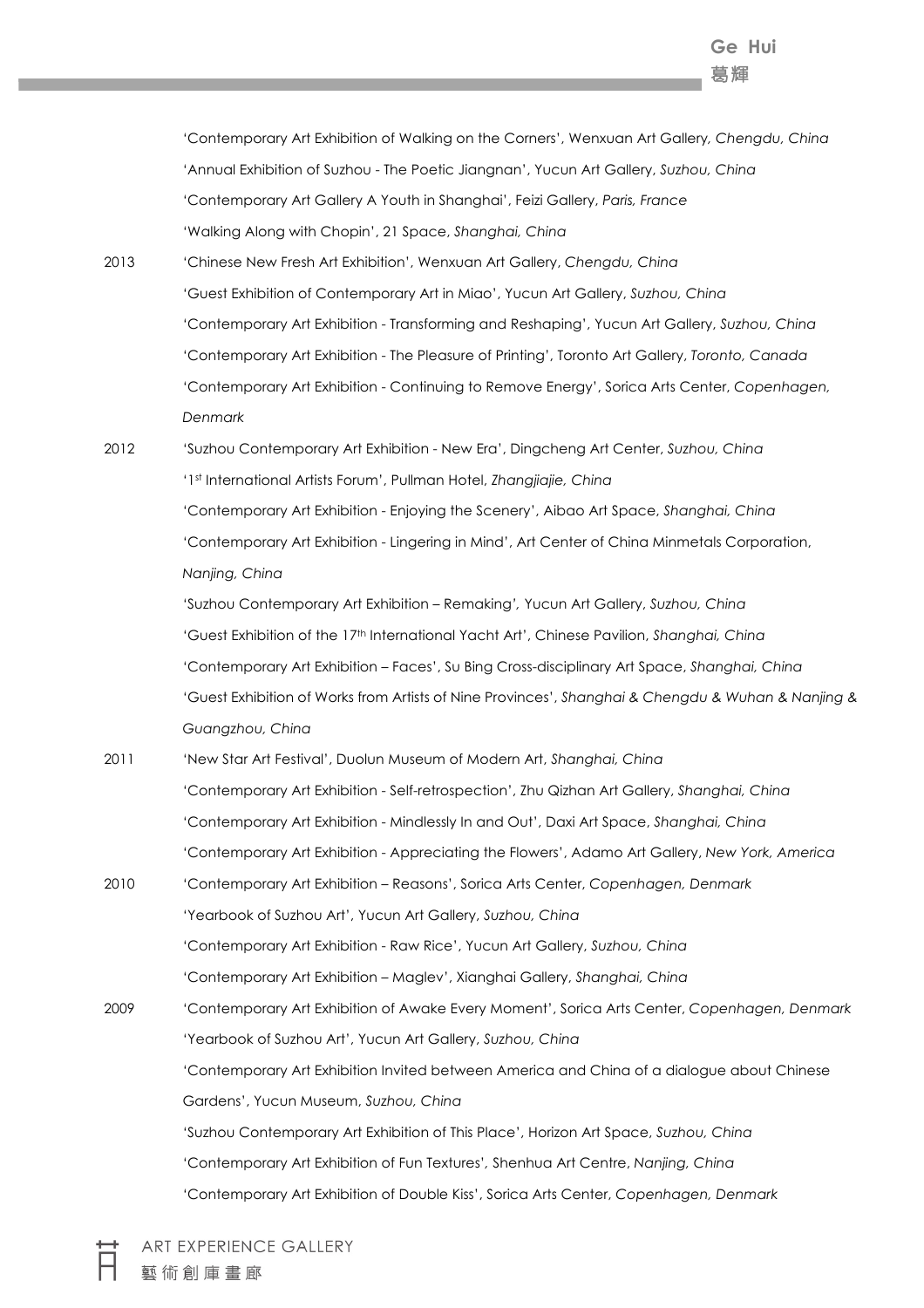**Ge Hui** 葛輝

'Contemporary Art Exhibition of Removing of Energy', *Donguan, China*

- 2008 'Contemporary Art Opening Exhibition', Jiushenggang Art District, *Suzhou, China* 'Contemporary Art Exhibition of Transparency*',* Jiushenggang Art District, *Suzhou, China* 'Contemporary Art Exhibition of Jiangsu E-08-4-19'*, Suzhou, China*
- 2007 'Contemporary Art Exhibition of the Broken about Several Painting Ways', Museum of Suzhou Design and Art Institute, *Suzhou, China* 'Chinese Contemporary Young Artists Exhibition', Sorica Arts Center, *Copenhagen, Denmark*

'Small Oil Paintings Exhibition about The First Record of Shorea Flower in Dinghei Years', Shorea Flower Hall, *China*

'Exhibition of New drawings and New Painters of Suzhou', Suzhou Art Museum, *Suzhou, China* 'Mr. Ge's Oil Paintings Exhibition about the style of Wu area', Shorea Flower Hall, *China*

2005 'Jiangsu Youth Oil Painting Exhibition', Nanjing Arts Institute, *Nanjing, China*

#### **Art Fair**

- 2014 'Affordable Art Fair 2014', Hong Kong Convention and Exhibition Centre, *Hong Kong, China*
- 2013 'ART HK Hong Kong International Art Fair', Hong Kong Convention and Exhibition Centre, *Hong Kong, China*

'Hong Kong Contemporary 13', The Excelsior, *Hong Kong, China*

'Asia Hotel Art Fair', Mandarin Oriental, *Hong Kong, China*

'Asia Contemporary Art Show 2013', JW Marriott Hotel, *Hong Kong, China*

2012 'ART HK - Contemporary Art Expo', The Excelsior Hotel, *Hong Kong, China*

### **Collection**

Sorica Arts Center, *Copenhagen, Denmark* Yucun Art Museum, *Suzhou, China* Zhu Qizhan Art Museum, *Shanghai, China*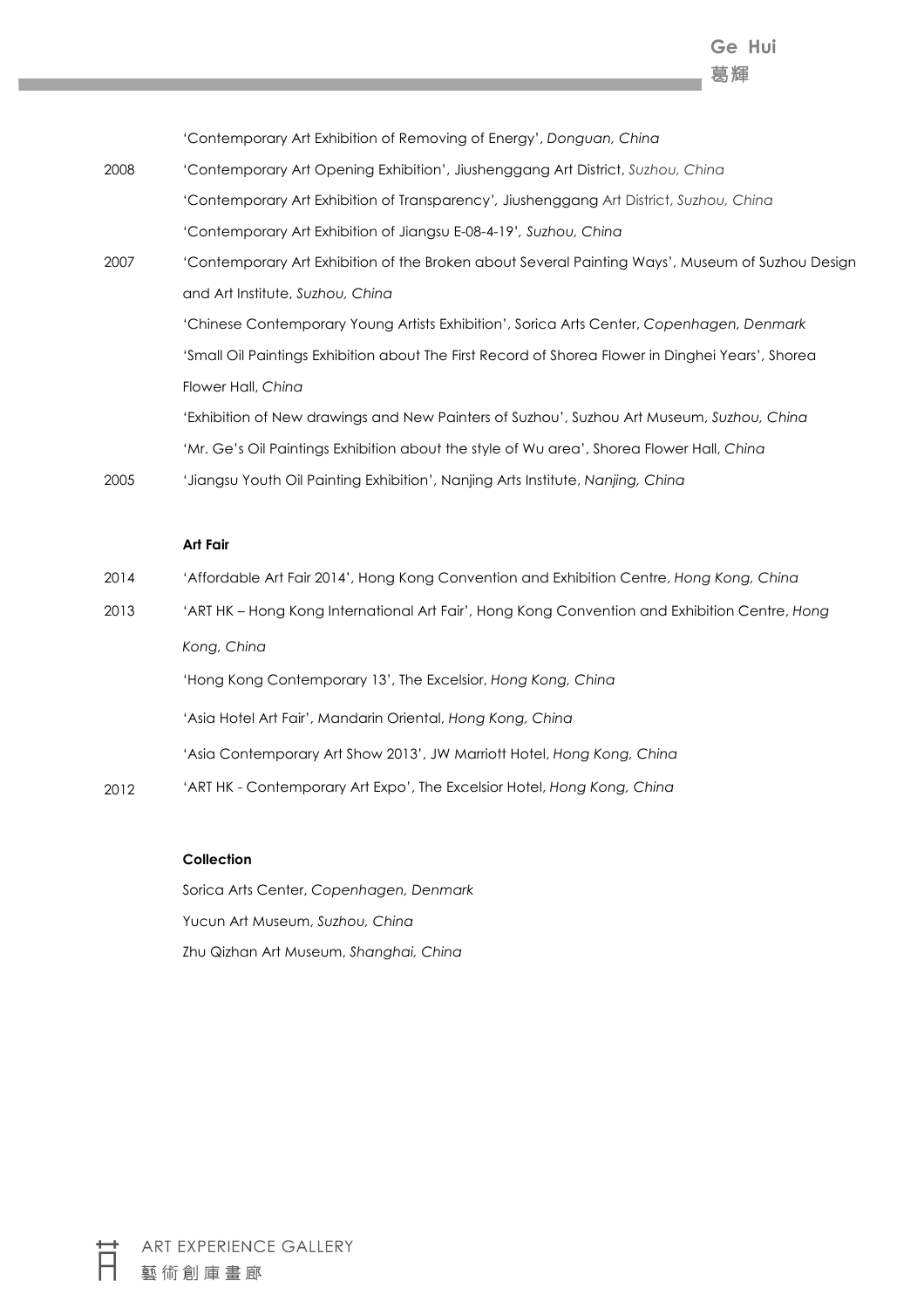# 關於葛輝

葛輝(b. 1983, 江蘇, 中國)

現居於上海,為職業藝術家。葛輝從小就開始藝術創作,多年堅持創作的信念,簡單的構圖、率真的筆觸、大片的單色、擠出 畫外的油彩已成為他獨特的藝術風格。自 2005 年開始,他參加多個大型展覽,其作品更得到著名藝評人的青睞。除了自身的 藝術發展,葛輝亦積極推廣藝術,2007 年至 2010 年期間,他更擔任策展人,在國內為年輕藝術家策劃多個展覽。

1983 生於*江蘇,中國* 現生活工作於南京、蘇州、上海,為職業藝術家

#### 個展

- 2014 「『至此等待』葛輝個展」, 仟僖雅畫廊, 武*漢, 中國*
- 2013 「『至此等待』葛輝個展」,索里卡藝術中心,哥本哈*根,丹麥*
- 2012 「『能量繼續遷徙』葛輝作品單元」,巴黎市政大廳, 巴黎, 法國 「『夢幻樂園』葛輝個展」,藝術創庫畫廊,香港,中國
- 2011 「『春去春又來』葛輝個展」,上海證大美術館,上海,中國 「『暖回』葛輝個展」,上海多倫現代美術館,上海,中國
- 2010 「『敞視移情』可能性空間」,地平線藝術空間,上海,中國
- 2009 「『天真藍』葛輝個展」,蘇州美術館,蘇州,中國
- 2008 「『能量的遷徙』葛輝作品展」,居民小區,南京、蘇州、上海,中國
- 2007 「葛輝個人作品展」,蘇州工藝美院美術館,蘇州,中國
- 2006 「『自我狀態之叛離』葛輝個展」,中國戲曲博物館,蘇州,中國

## 聯展

2014 「第二屆中國國際裝置藝術論壇暨國際裝置藝術展」,龍美術館, F海, 中國 「『暗香』當代藝術邀請展」,香山里當代美術館,蘇州,中國 「『紙上』當代藝術邀請展」,羅湖美術館,深圳,中國 「藝術北京 A12T 藝術中心」,北京農展館,北京,中國 「『各就其位 - 當代藝術中的自我建構上』當代藝術展」,多倫現代美術館,上海,中國 「『垚 - 從土地到家園的想象上』當代藝術展」,雨村美術館,蘇州,中國 「『亂展 - 一個不能把握整體的時代』當代藝術展」,上舍藝術空間,北京,中國

ART EXPERIENCE GALLERY 藝術創庫畫廊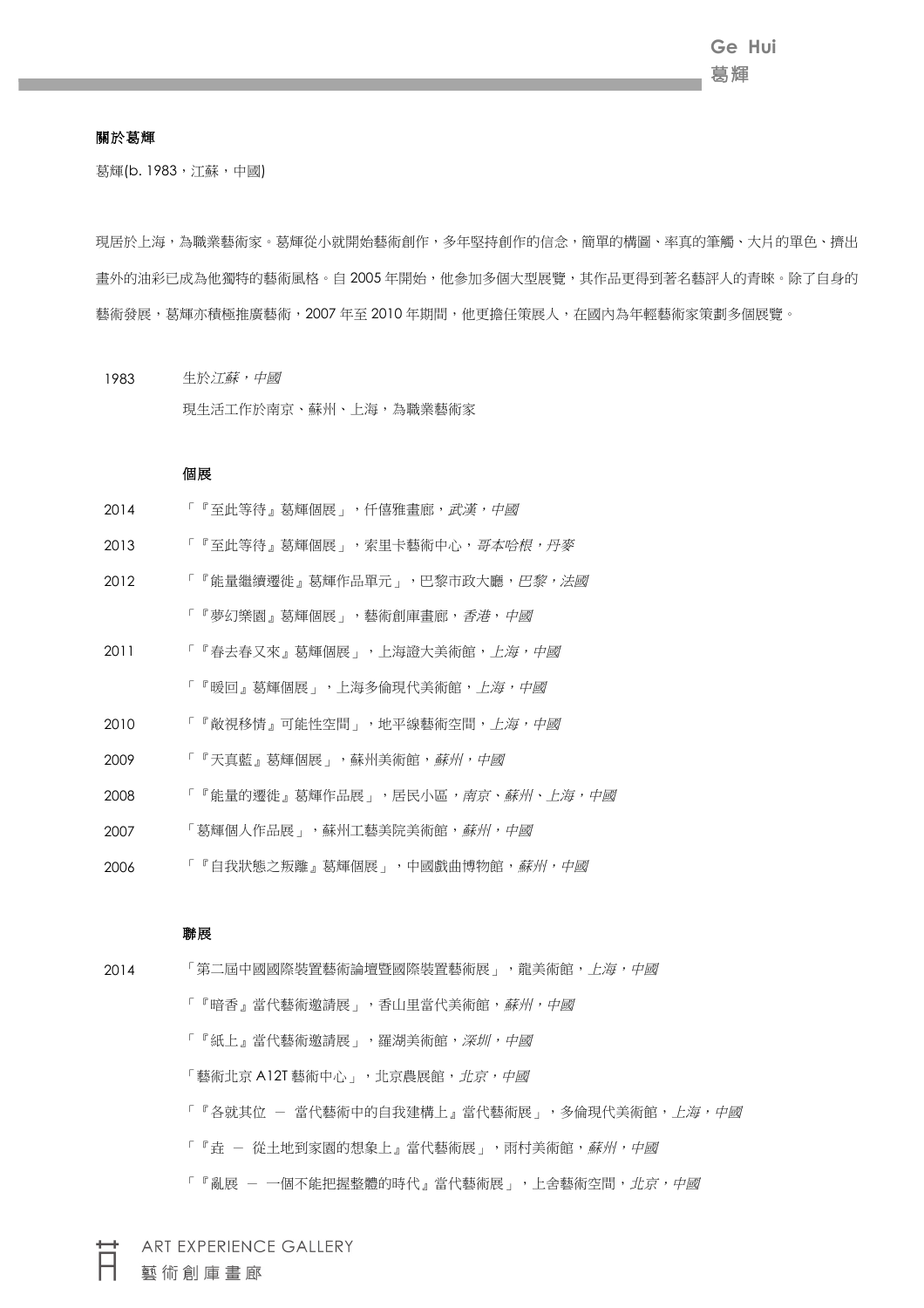# **Ge Hui** 葛輝

「『一個非社會學研究的個案』當代藝術展」,証大當代藝術空間,上海,中國 「『個命- 走出經驗的地帶』當代藝術展」,香港當代美術館,北京、廣州,中國 「『在藍色天空下』當代藝術邀請展」,寬雲美術館,成都,中國 「『角落行走』當代藝術展」,文軒美術館,成都,中國 「『詩意江南』蘇州年度大展」,雨村美術館,蘇州,中國 「『滬上青年』當代藝術展」,菲籽畫廊,巴黎,法國 「『與肖邦同行』藝術展」,廿一空間,上海,中國 2013 「中國新銳藝術年度大展」,成都文軒美術館,成都,中國 「『淼』當代藝術邀請展」,雨村美術館,蘇州,中國 「『移形幻影』當代藝術展」,雨村美術館,*蘇州,中國* 「『印刷的快感』當代藝術展」,多倫多美術館,多倫多,加拿大 「『能量繼續遷徙』當代藝術展」,索里卡藝術中心,哥本哈根,丹麥 2012 「『新紀元』蘇州當代藝術展」,鼎成藝術中心,蘇州,中國 「首屆國際藝術家論壇交流展」,伯爾曼酒店, 張家界, 中國 「『看風景』當代藝術展」,艾寶藝術空間,上海,中國 「『餘影隨形』當代藝術展」,五礦集團藝術中心,南京,中國 「『再造』蘇州當代藝術展」,雨村美術館,蘇州,中国 「第十七屆國際遊艇展藝術邀請展」,中國世博館,上海,中國 「『面孔』當代藝術展」,蘇冰跨界藝術空間,紐約,美國 「九省市藝術家邀請展」, 上海、成都、武漢、南京、廣州, 中國 「首屆國際油畫創作營」,鉑爾曼酒店, **張家界**, 中國 2011 「新星星藝術節」,上海多倫現代美術館,上海,中國 「『自省』當代藝術展」,朱屺瞻藝術館,上海,中國 「『誤入誤出』當代藝術展」,大溪藝術空間,上海,中國 「『觀花集』當代藝術展」,阿德慕畫廊,紐約,美國 2010 「『理由』當代藝術展」, 索裡卡藝術中心, 哥本哈根, 丹麥 「蘇州藝術年鑑」,雨村美術館,蘇州,中國 「『生米』當代藝術展」,雨村美術館,蘇州,中國 「『磁懸浮』當代藝術展」,香海畫廊,上海,中國 2009 「『時刻清醒』當代藝術展」,索裡卡藝術中心,哥本哈根,丹麥

ART EXPERIENCE GALLERY

藝術創庫畫廊